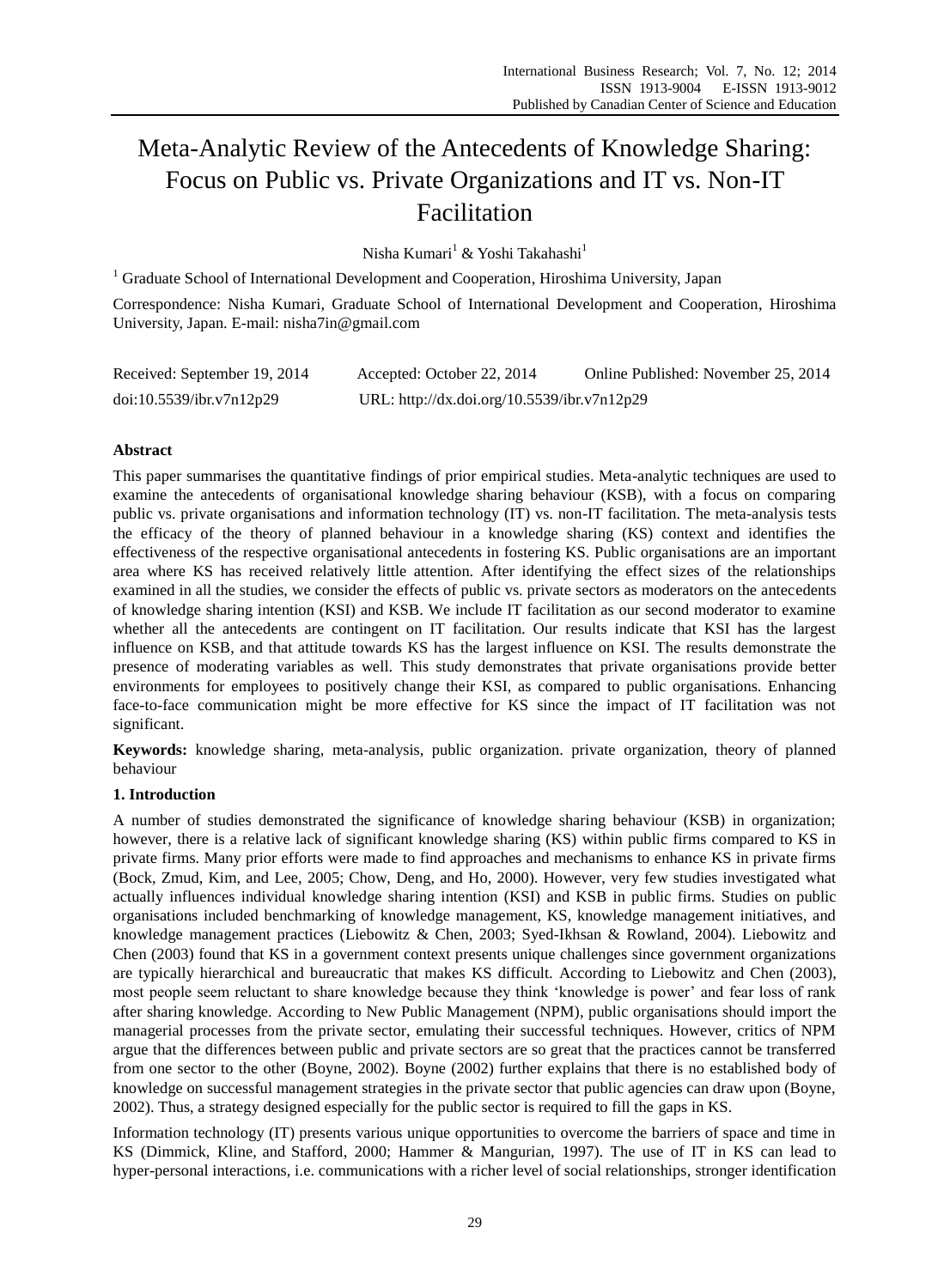with the group, and more collective behaviour (Walther, 1996). The objective of this paper is to explore which factors affect the intention of knowledge workers to share their knowledge and whether IT facilitations and type of organization (public vs. private) moderate these relationships.

Knowledge sharing has led to various KS theories. The theory of planned behaviour (TPB) is one of the most influencing theories and has received considerable attention in the literature. According to Ajzen (1985) knowledge sharing behaviour is determined by an individual intention to perform an action. Individual intention has three basic antecedents: attitude toward behaviour, subjective norms, and perceived behavioural control, which can be further decomposed into controllability and self-efficacy. The present meta-analysis considers KSI and KSB in the context of the TPB. This paper contributes to the existing literature by using the meta-analysis method to examine how KSI and KSB in private and public sector organisations as well as with IT and non-IT facilitations relate differently to their antecedents.

Meta-analysis is particularly appropriate with empirical studies having diverging results. It allows empirical generalisations across multiple studies (Hunter and Schmidt, 2004) and enables researchers to estimate the true relationships among the study variables. The evidence obtained can be used to generate a more comprehensive list of attributes and to assess their relative effects on KS. Finally, this can be applied to detect moderating effects. This review explicitly distinguishes KSB in different organisational types (public vs. private) and in contexts with or without IT facilitation to provide new insights into how both these moderators change the relative importance of the antecedents of KSB. The agenda of the paper is as follows. First, we discuss the set of antecedents and their relationship with KSB based on theoretical investigations. Next, we develop the database for our meta-analysis. Subsequently, we use meta-analysis to provide a quantitative summary of the mean values and range of effects for the antecedents of KSI and KSB. We provide empirical results at private and public organisational levels of analysis and additionally examine IT vs. non-IT facilitation as moderators for the relationships found. We conclude with a discussion of the implications and directions for future research. In the following section, we describe these categories, along with their associated theoretical explanations for KS, and link each antecedent to a hypothesis.

#### **2. Theoretical Development**

#### *2.1 Theory of Planned Behavior and Knowlede Sharing*

The TPB is the most preferred intention–behaviour model within the knowledge management field. Intention refers to the degree to which people are willing to try or how much of effort they plan to exert to perform the behaviour (Ajzen, 1991). Regarding antecedents of the intention, attitude towards behaviour is defined as the degree to which a person has a favourable or unfavourable evaluation or appraisal of the behaviour in question. Subjective norms (SNs) towards behaviour are defined as the perceived social pressure to perform a particular behaviour. Perceived behavioural control refers to the amount of control over the achievement of personal goals that is introduced to deal with situations in which people may lack complete volitional control over a particular behaviour (Ajzen, 1985, 1988). Previous research has revealed several control factors that can influence a person's control over a given behaviour (Ajzen, 1988). These include individual differences (such as abilities and skills) and the degree to which individuals have control over their actions in the form of will power. The former (i.e. individual differences) is generally recognised as perceived self-efficacy and the latter as controllability (Ajzen, 2002). In the formulation of the TPB, perceived self-efficacy and controllability serve as antecedents to intention as well as actual behaviour (Ajzen, 2002). However, due to data constraints, we examined only the relationship between self-efficacy and KSB.

#### *2.2 Knowledge Sharing Intention and Knowledeg Sharing Behaviors*

The interrelation between intention and behaviour to share knowledge is important for organisational learning and a firm's competitive advantage (Teo, 2005). In all types of organisations, competitive advantage derives from individuals who possess specific knowledge and from the organisation's ability to leverage this knowledge. The intention construct is central not only to the TPB but also to the theory of reasoned action (TRA) (Ajzen and Fishbein, 1975, 1980). Intentions capture the motivational factors that influence a behaviour and indicate how hard people are willing to try to perform that behaviour (Ajzen, 1991). In applications of the TRA/TPB, researchers have not always employed measures that clearly tap the intention construct. Warshaw and Davis (1985) noted several different ways of measuring intentions and distinguishing measures of behavioural intentions (e.g. 'I intend to perform behaviour x'). Thus the hypothesis 1 examines the relationship between KSI and KSB.

H1: KSI is positively associated with KSB.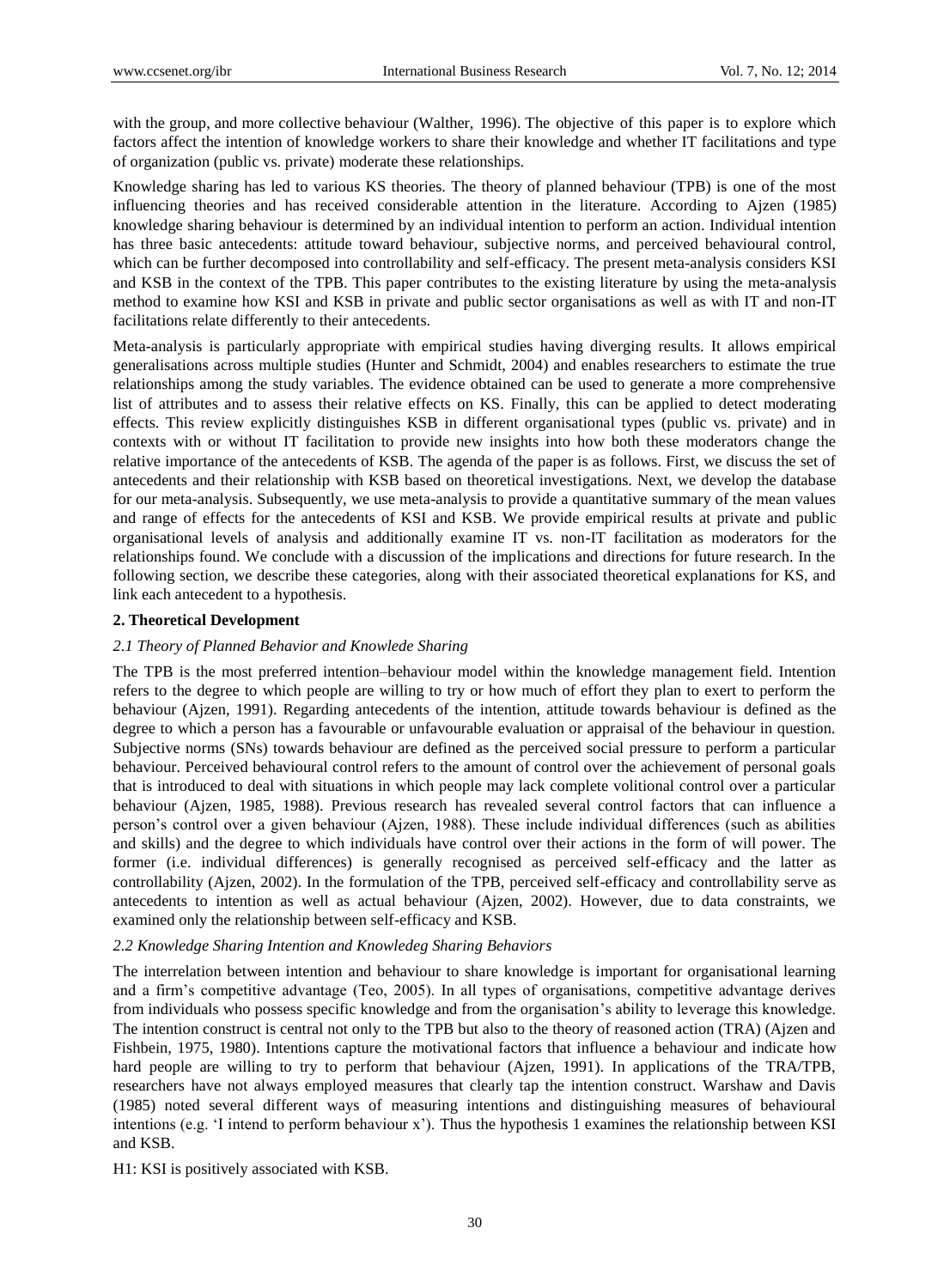# *2.3 Attitude and KSI*

A person's attitude towards an object influences the overall pattern of his/her response to the object; however, it need not predict any given action. A person's intention is a function of his/her attitude towards performing the behaviour (Ajzen & Fishbein, 1977). It follows that a single act is predictable from the attitude towards that act if there is a high correlation between KSI and KSB. People's actions are systematically related to their attitude through their intention. Thus, we propose our second hypothesis.

H2: Attitude is positively associated with KSI.

# *2.4 Subjective Norm and Attitude*

Subjective norm reflects participants perception of whether the behavior is accepted, encourraged and implemented by participant's circle of influence (Pavlou & Fyenson, 2006). The literature suggests a positive relationship between SN and intended behavior. Bock et al. (2005) conducted a survey with thirty organizations to test ta KS model. Results suggested that SN has significant influence on KSI. One's social environment will better place of information to reduce uncertainty and help you to determine whether behaviors are within the rules and acceptable. The present meta-analysis, therefore, considered the type of measurement of SN-KSI correlations.

# H3: SN is positively associated with KSI.

# *2.5 Knowledge Sharing Self-Efficacy and KSB*

Self-efficacy is a form of self-evaluation that influences decisions about what behaviours to undertake. In general, perceived self-efficacy plays an important role in influencing individuals' motivation and behaviour (Bandura, 1982, 1986). People with high self-efficacy will be more likely to perform related behaviour than those with low self-efficacy. Recently, the concept of self-efficacy has been applied to knowledge management to validate the effect of personal efficacy belief in KS, i.e. knowledge sharing self-efficacy (KSSE). Our expectations of positive outcomes of behaviour will be fruitless if we doubt our capability to successfully execute the behaviour. This is an important issue in KS because low self efficacy may cause complexity in sharing existing knowledge among members of an organisation. A knowledge producer must also have the perceived capabilities to complete it. These capabilities include authoring knowledge content, codifying knowledge into ''knowledge objects'' by adding context, contributing personal knowledge to the organisational database, and sharing personal knowledge in formal interactions with/ across teams/work units or in informal interactions among individuals. Several researchers examined the effect of KSSE on KSI. Following Bock and Kim (2002) and Kankanhalli, Tan and Wei (2005), we recognise that self-efficacy is a critical determinant for users' behaviour in various contexts. Therefore, this study uses KSSE as a behavioural control variable to deal with situations in which people face the challenge of combining and exchanging knowledge among individuals in the organisation.

# H4: KSSE is positively associated with KSB.

# *2.6 Organizational Type and Role of IT*

In order to be more precise and to resolve inconsistent findings when investigating KSB, we add two potential contingency factors: public vs. private sector organisation and IT vs. non-IT facilitation. Previous studies reported that different types of organisations and technology facilitations could influence knowledge management. The effect of different antecedents of KSI and KSB may vary across contexts.

Organisational type (public and private) is expected to function as the moderator, although there have been conflict findings in previous studies. Liebowitz and Chen (2003) showed that in government organisations, most people seem reluctant to share their knowledge because knowledge is the power paradigm for moving up the ranks. Knowledge management in private organisation is culture driven, while the level of accountability and regulation are stricter in the public sector (McAdams & Reid, 2000).

H5a: The relationship between an individual's KSI and KSB differs across public and private sector organisations.

H5b: The relationship between an individual's attitude and KSI differs across public and private sector organisations.

H5c: The relationship between an individual's SN and KSI differs across public and private sector organisations.

H5d: The relationship between an individual's KSSE and KSB differs across public and private sector organisations.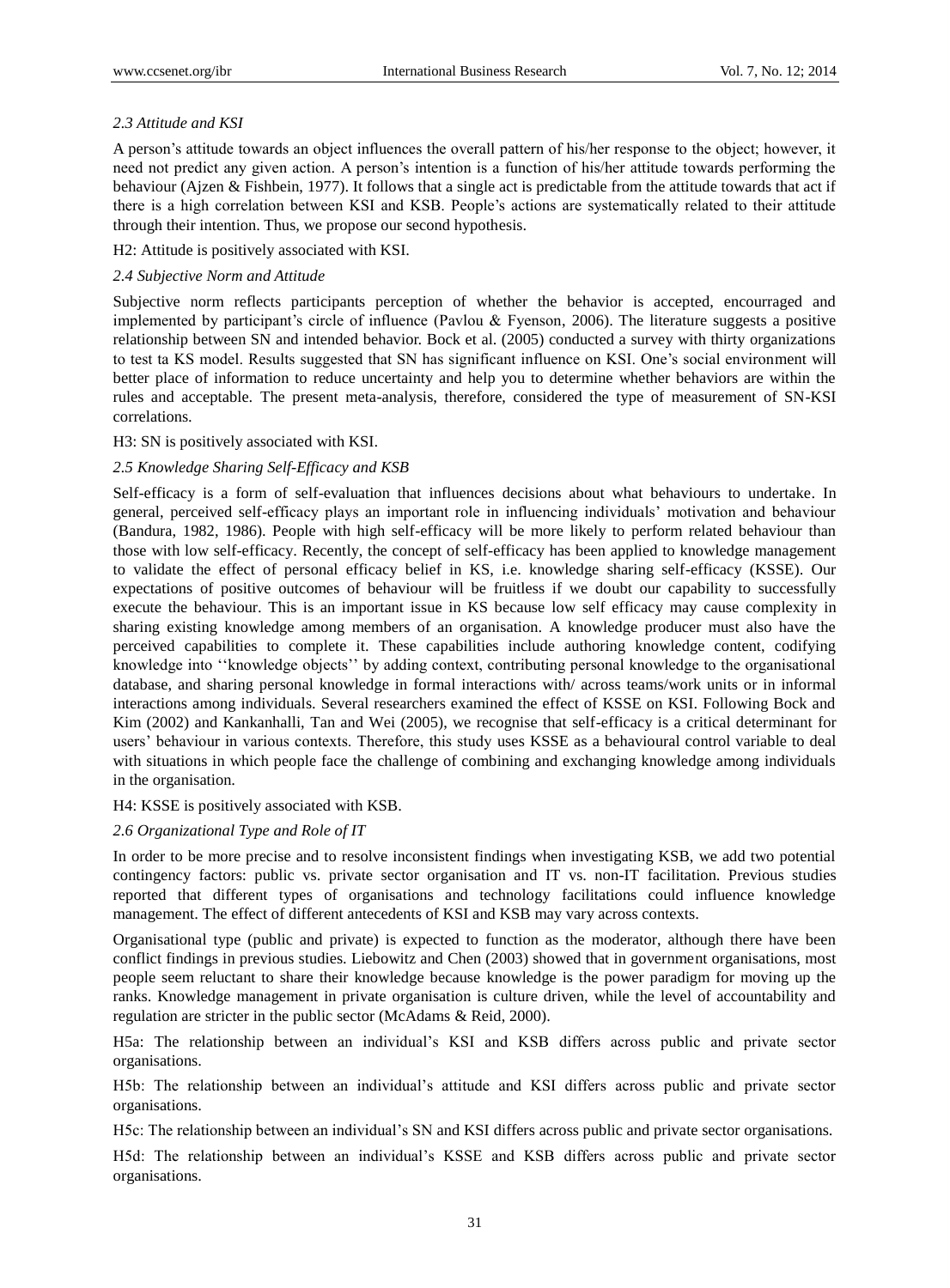Prior studies showed that another moderator, IT facilitation exists. IT-facilitated KS may be different from KS without IT facilitation. Information technology is used at a broader level to heighten the level of cooperation between people and groups (Alavi & Leidner, 2001). Further, IT has the potential to acquire, store, process, retrieve, and transfer the knowledge that enables KS even if people are geographically far or close. Thus, we explore whether IT accounts for the moderating effect of social exchange factors in KS.

H6a: The relationship between an individual's KSI and KSB differs according to IT and non-IT facilitations.

H6b: The relationship between an individual's Attitude and KSI differs according to IT and non-IT facilitations.

H6c: The relationship between an individual's SN and KSI differs according to IT and non-IT facilitations.

H6d: The relationship between an individual's KSSE and KSB differs according to IT and non-IT facilitations.



Figure 1. Research model

Notes: Research Model based on Theory of Planned Behavior by Ajzen, 1991.

# **3. Methodology**

# *3.1 Data Collection*

For identifying the literature relevant to this meta-analysis, we used EBSCO Academic Search Premier, Google Scholar, and the Social Science Research Network. The keyword search terms 'KS', 'knowledge management', and 'knowledge systems' were used; we used the keywords 'knowledge shar\*', 'information shar\*', and 'knowledge transfer' for Google Scholar. Searches in additional databases did not reveal additional comparable KS-based publications. The reference lists of these articles were reviewed to find additional articles for possible inclusion. When an article was identified, it was compared against the established inclusion criteria to determine its suitability for the meta-analysis. We scanned the results for papers containing analysable quantitative data (i.e. correlations, *t*-tests), KSI or KSB as the dependent variable, and at least one measured or manipulated independent variable. We limited the search to publications in English. In addition to peer-reviewed journal publications, our sample included working papers because unpublished studies are less likely to include significant results, and their omission could bias the meta-analysis results towards significance (Rothstein, Sutton, & Borenstein, 2005).

Table 1 presents the studies included in our sample. Removing the irrelevant publications yielded a sample of 56 usable studies.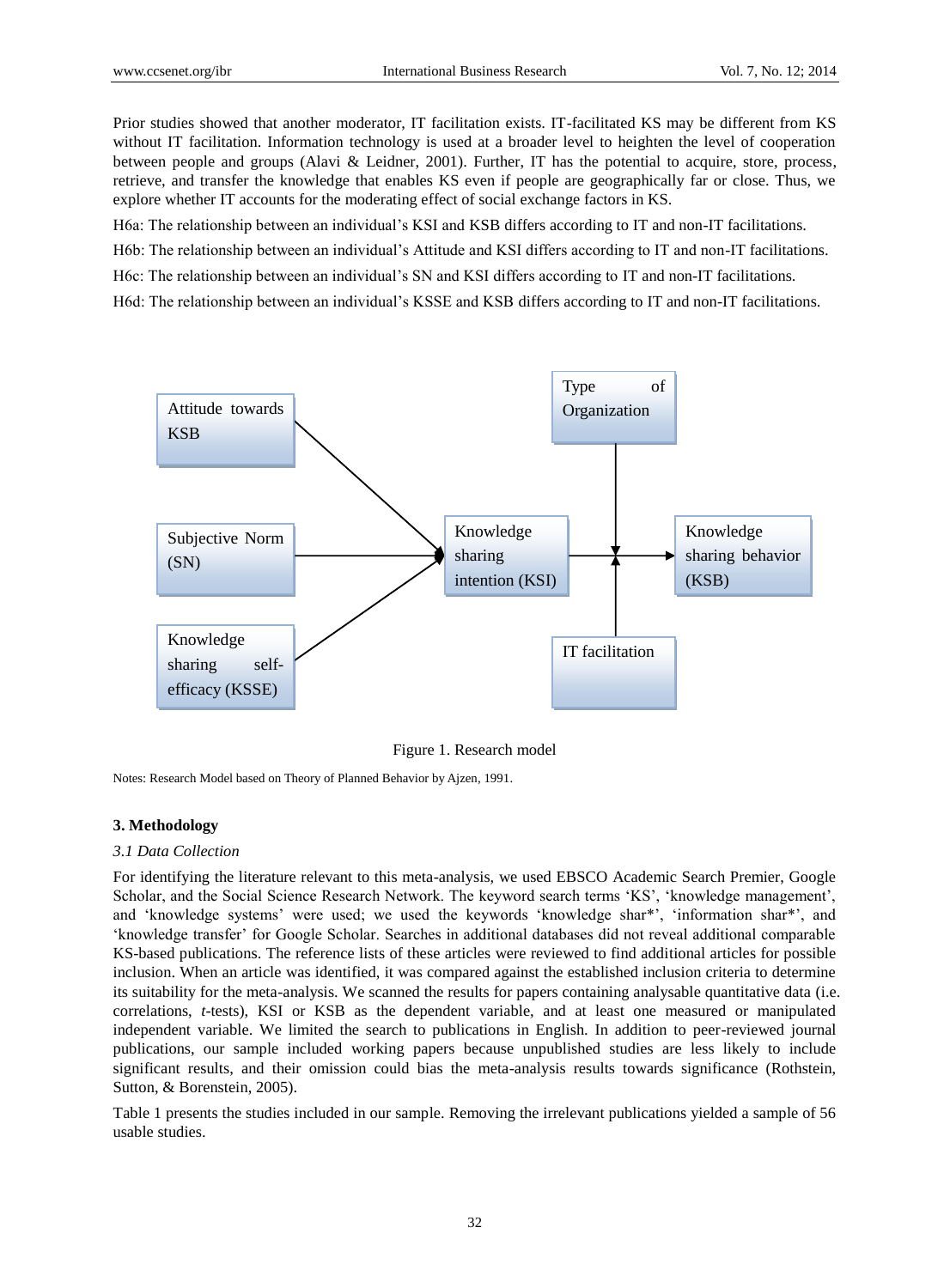| Study                              | Sample<br>Size | Country                | Sample Characteristics                                                                                | Type of<br>organization | IT<br>context        |
|------------------------------------|----------------|------------------------|-------------------------------------------------------------------------------------------------------|-------------------------|----------------------|
| 1. Bock et al. (2005)              | 154            | Korea                  | University students employed by 27<br>organizations                                                   | Public                  | Non-IT               |
| 2. Bock & Kim (2002)               | 467            | Korea                  | Employees of 4 large organizations                                                                    | Public                  | Non-IT               |
| 3. Cabrera et al. (2006)           | 372            | Spain                  | Employees of an information technology<br>company                                                     | Private                 | IT                   |
| Chen et al, (2009)<br>4.           | 396            |                        | Full time senior college student and MBA<br>student                                                   |                         | Non-IT               |
| 5. Chiu et al. (2006)              | 310            | Taiwan                 | IT virtual community members                                                                          | Private                 | IT                   |
| 6. Cho et al (2010)                | 223            |                        | wikipedian                                                                                            |                         | $\mathop{\text{IT}}$ |
| 7. Choi et al. (2008)              | 164            | Korea                  | KM employees from 2 manufacturing<br>companies                                                        | Private                 | Non-IT               |
| 8. Chow & Chan (2008)              | 190            | Hong Kong              | Managers from D&B Key Decision Makers<br>2004/05 directory                                            | Private                 | Non-IT               |
| 9. Cockrell (2010)                 | 424            | U.S.                   | Certified Management Accountants                                                                      | Private                 | IT                   |
| 10. Connelly & Kelloway<br>(2003)  | 126            | Canada                 | MBA, MPA students at 4 universities,<br>undergraduate students, & individuals who<br>are not students |                         | Non-IT               |
| 11. Faraj & Wasko (2010)           | 1023           | U.S.                   | Individuals posting to online forum discuss<br>computer tech. issues                                  | Private                 | IT                   |
| 12. Fey & Furu (2008)              | 164            | Finland &<br>China     | Managers of subsidiaries owned by<br>multi-national corporations (MNCs)                               | Private                 | IT                   |
| 13. Thakadu et al. (2013)          | 120            | <b>Botswana</b>        | community-based natural resources<br>management projects                                              | Public                  | Non-IT               |
| 14. Gupta & Govindarajan<br>(2000) | 374            | U.S., Japan,<br>Europe | Presidents & managers of MNCs                                                                         | Private                 | IT                   |
| 15. Hsu et al (2007)               | 274            | Taiwan Honkon<br>China | Wikipedians                                                                                           |                         | $\mathop{\text{IT}}$ |
| 16. He and Wei (2009)              | 362            |                        | Memebers of Marketin, R&D, Mfg                                                                        | private                 | Non-IT               |
| 17. Jeon et al. (2011)             | 179            | Korea                  | Members of 70 CoP                                                                                     | private                 | IT                   |
| 18. Jiacheng et al. (2010)         | 200            | U.S., China            | R&D team members                                                                                      | Private                 | Non-IT               |
| 19. Kankanhalli et al. (2005)      | 150            | Singapore              | KM practitioners from public organizations                                                            | Public                  | Non-IT               |
| 20. Kim & Ju (2008)                | 70             | Korea                  | Faculty at a 4-year, private university                                                               | Public                  | Non-IT               |
| 21. Kuo & Young (2008b)            | 264            | Taiwan                 | Elementary & Jr. high teachers                                                                        | Public                  | Non-IT               |
| 22. Lawson et al. (2009)           | 111            | U.K.                   | Purchasing managers from 750<br>manufacturing firms                                                   | Private                 | Non-IT               |
| 23. Lee et al. (2006)              | 42             | Unknown                | Organizations implementing KM systems                                                                 |                         | IT                   |
| 24. Lin, (2008)                    | 130            | Taiwan                 | <b>MBA</b> students                                                                                   | private                 | Non-IT               |
| 25. Lin (2007)                     | 318            | Taiwan                 | Management information systems students                                                               | Private                 | IT                   |
| 26. Lin & Lee (2004)               | 154            | Taiwan                 | Senior managers from the 2,000 largest firms<br>in Taiwan                                             | Private                 | Non-IT               |
| 27. Lin, H. (2007)                 | 172            | Taiwan                 | Survey of 50, Top 1000 firms in 2005<br>Common Wealth magazine                                        | Private                 | IT                   |
| 28. Liu (2008)                     | 325            | Taiwan                 | University students                                                                                   |                         | Non-IT               |

# Table 1. Studies used in meta-analysis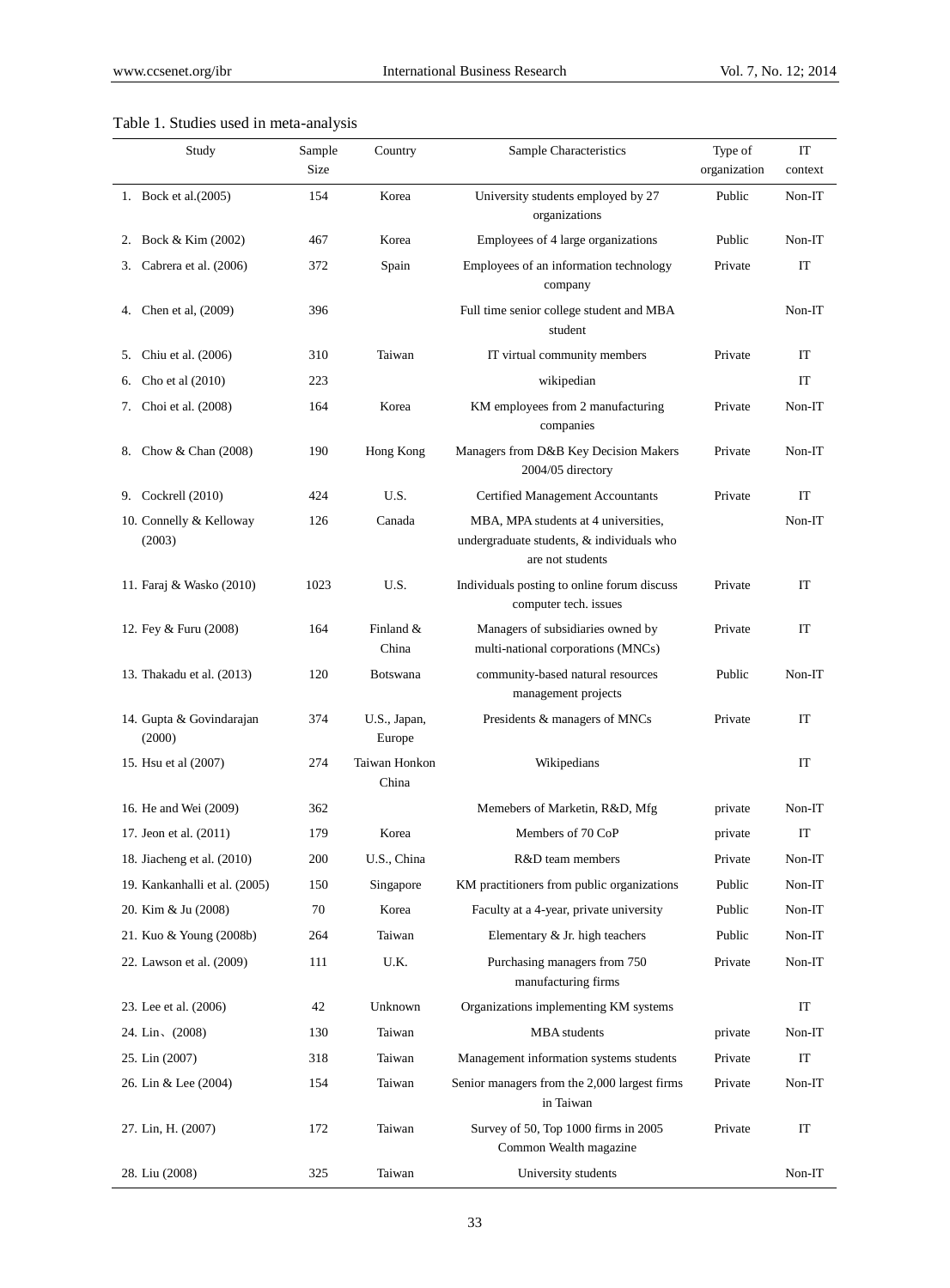| 29. Liu & Liu (2008)             | 371     | Taiwan        | Research & development professionals                                                  | Private             | IT                     |
|----------------------------------|---------|---------------|---------------------------------------------------------------------------------------|---------------------|------------------------|
| 30. Liu & Liu (2011)             | 368     | Taiwan        | Research & development professionals                                                  | Private             | IT                     |
| 31. Lu et al. (2006)             | 246     | China         | MBA student n firm employees                                                          | Private             | Non-IT                 |
| 32. Monteiro et al. (2008)       | 171     | Sweden        | Marketing managers of MNC subsidiaries &<br>executives of the respective headquarters | Private             | IT                     |
| 33. Nelson & Cooprider<br>(1996) | 86      | U.S.          | Information system departments $&$ its line<br>customers in 7 firms                   | Private             | IT                     |
| 34. Quigley et al (2007)         | 120     |               | Undergraduate students                                                                |                     | Non-IT                 |
| 35. Ryan et al. (2010)           | 428     | U.S., Japan   | <b>Chief Information Officers</b>                                                     |                     | IT                     |
| 36. Ryu et al (2003)             | 286     | South Korea   | Physician in hospital                                                                 | Public              | Non-IT                 |
| 37. Salim et al. (2011)          | 113     | Pakistan      | Manager n non mangers                                                                 | Private             | Non-IT                 |
| 38. Seba et al (2012)            | 519     | Dubai         | Police force                                                                          | Public              | Non-IT                 |
| 39. Schultz (2003)               | 229     | U.S., Denmark | Heads of subsidiary subunits                                                          | Private             | Non-IT                 |
| 40. Siemsen (2008)               | 191     | U.S.          | Professional, technical, & line workers from<br>4 companies                           | Private             | Non-IT                 |
| 41. Srivastav et al. (2006)      | 498     | <b>US</b>     | Hotel mangers                                                                         | Private             | Non-IT                 |
| 42. Sohail et, al (2009)         |         | Malaysia      | University teaching staffs                                                            | Public n<br>Private | Non-IT                 |
| 43. Taylor & Murthy (2009)       | 69      | Various       | Accounting academics using online networks<br>of practice                             |                     | IT                     |
| 44. Taylor & Wright (2004)       | 132     | U.K           | Healthcare providers                                                                  |                     | Non-IT                 |
| 45. Tsai (2002)                  | 24      | Unknown       | Directors & senior deputy directors of units of<br>a large petrochemical company      | Private             | Non-IT                 |
| 46. Hoff & Ridder (2004)         | 417     | Holland       | Five various organizations                                                            |                     | Non-IT                 |
| 47. Wah et al. (2007)            | 169-190 | Singapore     | Tertiary educational institution (staff, admin.,<br>$&$ students)                     | Public              | Non-IT                 |
| 48. Wasko & Farajj 2005          | 604     | <b>US</b>     | US legal professional association                                                     | Online users        | IT                     |
| 49. Wang (2004)                  | 85      | Taiwan        | University students                                                                   |                     | Non-IT                 |
| 50. Willem & Buelens (2009)      | 408     | U.S., Japan   | Energy and finance companies' employees                                               | Private             |                        |
| 51. Willem & Buelens (2007)      | 358     | Belgium       |                                                                                       | Public              | Non-IT                 |
| 52. Yahya & Goh (2002)           | 300     | Malaysia      | Company managers                                                                      | Private             | Non-IT                 |
| 53. Yang & Lai (2011)            | 219     |               | Wikipedian                                                                            |                     | IT                     |
| 54. Yang & Chen (2007)           | 256     | Taiwan        | Company managers                                                                      | Private             | Non-IT                 |
| 55. Zboralski (2009)             | 222     | Unknown       | Community of practice members of<br>multinational firms                               | Private             | $\mathop{\mathrm{IT}}$ |
| 56. Zhang and Ng (2013)          | 256     | Hongkong      | Construction company                                                                  | Private             | Non-IT                 |

### *3.2 Meta-Analysis Procedures*

 $\ddot{\phantom{a}}$ 

We coded demographics (organisation type), sample size, and countries of study. The coded methodological characteristics included research design and data source (survey, experiment, archival), independent variables, and dependent variable (KSB or KSI). Each paper was coded separately with comparisons for accuracy. This study largely followed the protocols of Cooper and Hedges' (1994) and Lipsey and Wilson's (2001) approaches to meta-analysis. Effect sizes were the correlation coefficients, averaged across studies; we followed Hunter et al.'s (1982) guidelines for stating the overall significance of each pairwise relationship.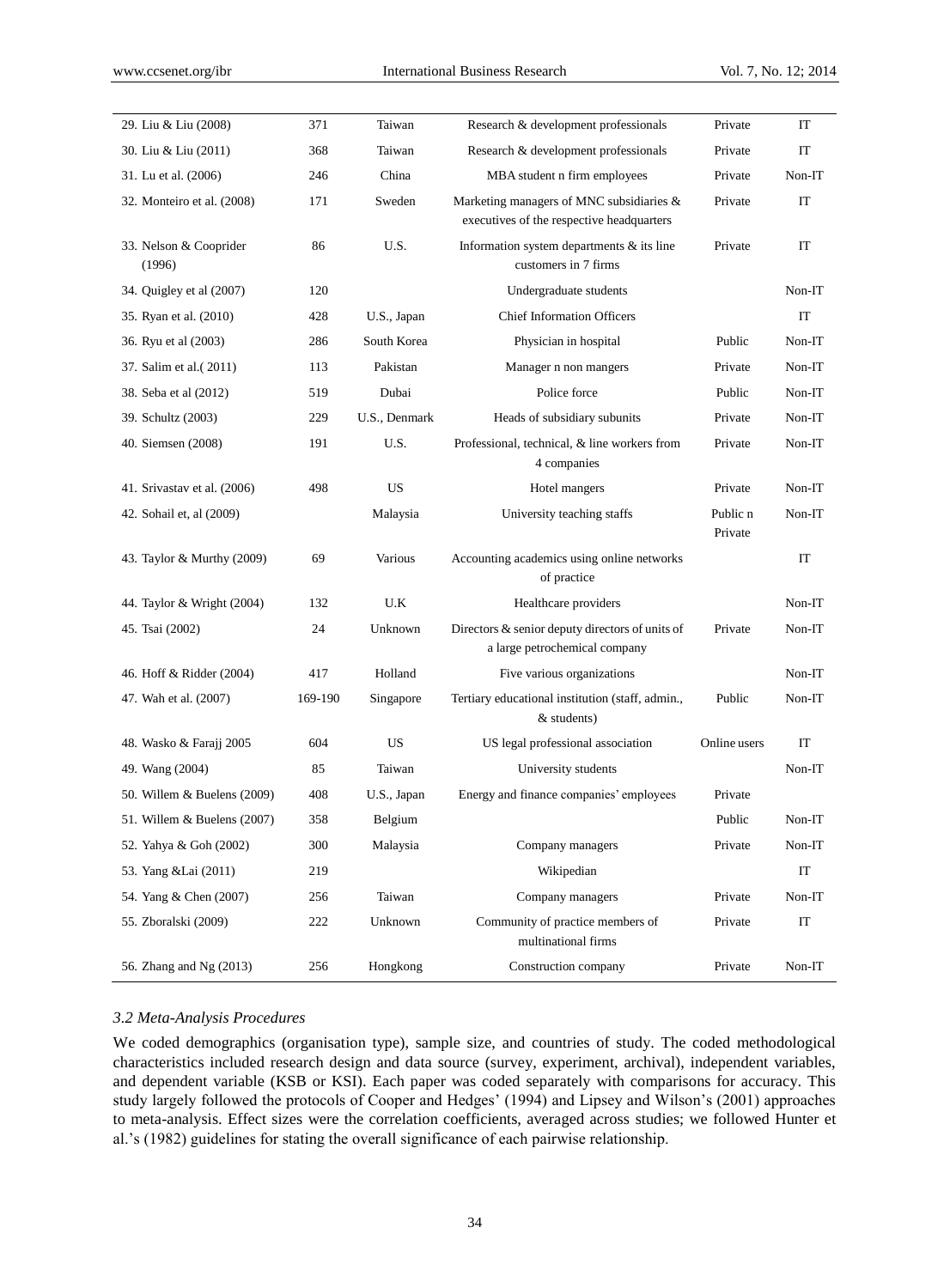| Construct                              | Definition or Operationalization                                                                                      |  |  |  |  |  |
|----------------------------------------|-----------------------------------------------------------------------------------------------------------------------|--|--|--|--|--|
| Knowledge Sharing Behaviour            | Exchanging the acquired knowledge among other members of the organization.                                            |  |  |  |  |  |
| Intention to share knowledge           | The degree to which knowledge would be shared, either by the individual or management.                                |  |  |  |  |  |
| Attitude towards KS                    | The degree of one's positive feelings about sharing one's knowledge.                                                  |  |  |  |  |  |
| Subjective Norm (SN)                   | Participants' beliefs about others' expectations regarding KS or perceived social pressure<br>to perform a behaviour. |  |  |  |  |  |
| Knowledge sharing self-efficacy (KSSE) | Participants' beliefs about the value their KS provides.                                                              |  |  |  |  |  |

#### Table 2. KSB and its antecedent constructs and measures

The size-adjusted correlation was calculated for the sample. To estimate the effect sizes of the relationships, the correlation coefficient (*r*) was calculated; specifically, the corrected correlation coefficients (i.e. Fischer's Z-transformed correlations) were weighted with the product of sample size and the reliability coefficients for correlated variables. The weighted coefficients were then summed up and divided by the sum of the weights; the result is an estimate of the true population correlation; the result is an estimate of the true population correlation. Effect sizes were weighted and computed using the Comprehensive Meta-Analysis software (Borenstein, Hedges, Higgins, and Rothstein, 2005). Following previous meta-analyses, we provide meta-analytic estimates where at least three independent effect sizes were available.

# For each study, coders determined the zero-order effect sizes in the form of correlations (Cooper and Hedges, 1994). When correlations were unavailable, other statistics (e.g. *t*-tests) were transformed into correlations following Lipsey and Wilson (2001). Although a wide range of statistics are appropriate for meta-analysis, findings generated by multivariate analyses would generally be excluded (Lipsey & Wilson, 2001). Multivariate relationships across studies complicate the analysis as the regression coefficients from each analysis are assumed to estimate a different population parameter. Following Lipsey and Wilson (2001), several studies that included variables of interest were excluded because their findings were generated by multiple regression, discriminant analysis, factor analysis, and structural equation modelling. After identifying studies with the appropriate statistics, we retained independent variables used in two or more studies.

#### 3.2.1 Q-Statistic: Effect Size Variability across Studies

The Q-statistic measures whether the effect sizes of different studies estimate the same population effect size (Lipsey & Wilson, 2001). A significant Q-statistic may be associated with unique study characteristics (such as differences in participant characteristics) and could indicate that the between-study variability in effect sizes is greater than expected based on sampling error alone. Accordingly, we test for and report (where significant) moderator effects (e.g. public vs. private or IT vs. non-IT facilitation) (Lipsey & Wilson, 2001).

#### 3.2.2 Moderator Analyses

Two types of moderating variables were considered: type of organisation (H5) and IT facilitation (H6). Moderator variables were included in the analysis if (1) they evidenced a significant Q-statistic, indicating high, between-study variability; (2) they were investigated in more than five studies  $(k > 5)$ ; and (3) at least two studies were represented at each level of a moderator (e.g. private vs. public sector organisations).

Finally, the moderators (organisational type and IT facilitation) were analysed in relation to the remaining antecedents for KSI and KSB.

### **4. Results**

#### *4.1 Correlation Analysis*

Table 3 presents the results of the meta-analysis of the antecedents of KSI and KSB. We obtained 37 effect sizes for the antecedents of KSB, including 8 effects involving KSI, 14 effects related to attitude, 8 effects concerning SN, and 7 effects related to KSSE. Additionally, we obtained 29 effect sizes for organisational type and 39 effect sizes for IT facilitation as the moderating effects. The range of total *N* across *r* reported in Table 3 varies from 1709 to 3973. Support for the hypotheses for all the examined relationships were established when the 95% confidence intervals (CI) around the correlation effect *r* did not contain zero. Thus, Table 3 supports hypotheses H1 to H4.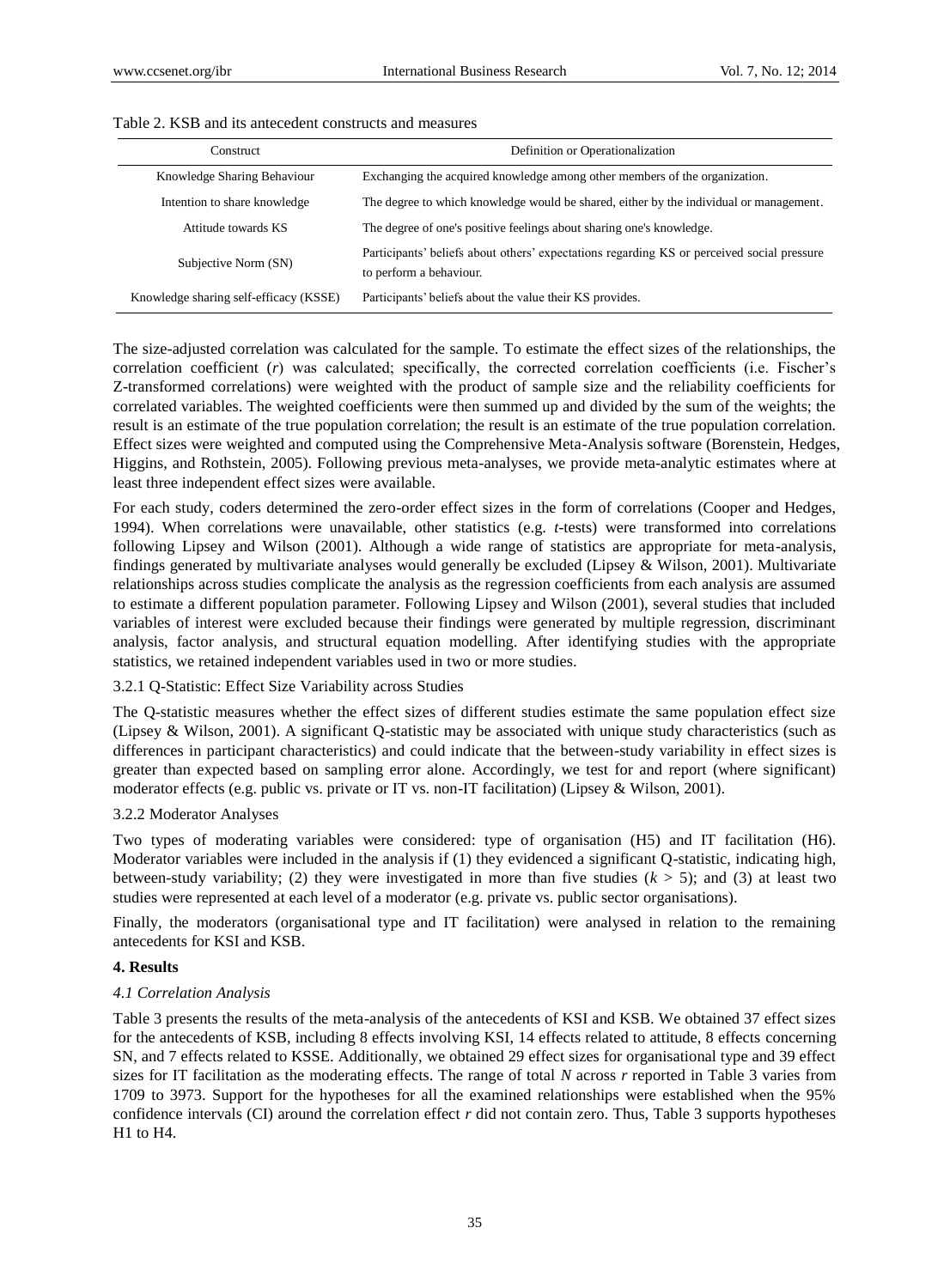| Relationship | Total N<br>No of |      | True Population     | Ζ     | Lower | Upper | O value | <b>SE</b> | Variance |
|--------------|------------------|------|---------------------|-------|-------|-------|---------|-----------|----------|
|              | studies $(k)$    |      | $effect$ size $(r)$ | Value | Limit | Limit |         |           |          |
| KSI-KSB      | 8                | 2126 | $0.416***$          | 6.750 | 0.304 | 0.516 | 59.557  | 0.019     | 0.00     |
| Attitude-KSI | 14               | 3973 | $0.467***$          | 5.818 | 0.359 | 0.639 | 473.459 | 0.056     | 0.003    |
| SN-KSI       | 8                | 1709 | $0.405***$          | 3.514 | 0.188 | 0.584 | 188.676 | 0.068     | 0.004    |
| $KSSE - KSB$ |                  | 1771 | $0.268***$          | 2.961 | 0.093 | 0.428 | 87.942  | 0.036     | 0.001    |

#### Table 3. KSB and KSI relations

The statistical significance of the correlations was inferred from the combined Z scores for each construct.

According to the classical hypothesis (H1), KSI influences KSB. We obtained a positive significant correlation (*r*) for the relationship between KSI and KSB ( $r$ ) = 0.416;  $p$  < 0.001). Regarding the relationship between attitude and KSI, the meta-analytic evidence summarised in Table 3 reveals that attitude is positively associated with KSI. The effect of size on KSI was studied extensively  $(k = 14$ ; total  $N = 3.973$ ).

Our study showed that a significant relationship ( $r = 0.405$ ;  $p < 0.001$ ) exists between SN and KSI; the magnitude of the effect was positive. As it would take 1709 studies with a true population effect of  $r = 0.405$  to sufficiently widen the reported confidence interval to justify inclusion, the effect we found is robust. In addition, the meta-analytic results corroborate the importance of self-efficacy in KSB. As expected, from the above-average number of studies  $(k = 7)$ , we obtained a positive association between KSSE and KSB ( $r = 0.268$ ;  $p < 0.001$ ).

These results support hypotheses H1 to H4. Effect sizes for KS antecedents indicate that KSI has the largest influence on KSB, and attitude towards KS has the largest influence on KSI.

#### *4.2 Moderating Effects*

We examined whether the effects of antecedents are contingent on organisation type (H5a to H5d) and IT/non-IT facilitation (H6a to H6d). The number of studies on KSI and KSB in the public sector  $(k = 11)$  and in the private sector  $(k = 35)$  were comparable. We tested the significance of the differences in effect sizes by computing z values; the effect sizes differed across public and private sectors (Table 4). To investigate the moderating effect of organisational type (public vs. private), the homogeneity estimate (Q value) for each relationship was calculated based on the Hedges and Olkin (1985) procedure. The only Q-statistic that could be interpreted was Q-between, the one between groups (the combined effect of public vs. private organisations).

Regarding the effect of KSI on KSB, the effect size of the number of relations was slightly greater for the private sector  $(r = 0.402; p < 0.001)$  than for the public sector  $(r = 0.535; p < 0.001)$ . Similarly, the effect size for attitude-KSI was higher for the private sector  $(r = 0.572; p < 0.001)$  than for the public sector  $(r = 0.445; p <$ 0.005); this suggests that the attitude-KSI relationship is stronger in private organisations. In contrast, the relationship between SN and KSI proved to be stronger in public organisations ( $r = 0.559$ ;  $p < 0.001$ ) than in private organisations ( $r = 0.216$ ;  $p < 0.001$ ).

The organisation type moderator was examined using the differences between the two groups (public:  $k = 11$ ; private:  $k = 35$ ; the Q-between public and private organisation was statistically significant ( $p < 0.001$ ) in all the relationships except the KSI-KSB relation. This shows that the relationship between employees' KSB and KSI does not differ as much as that between public and private organisations. The relationships between attitude and KSI ( $p < 0.01$ ) as well as between KSSE and KSB ( $p < 0.01$ ) were significantly stronger in private organisations compared to public organisations, whereas the relationship between SN and KSI was significantly weaker in private organisations.

Thus, the results support H5b, H5c, and H5d but do not support H5a.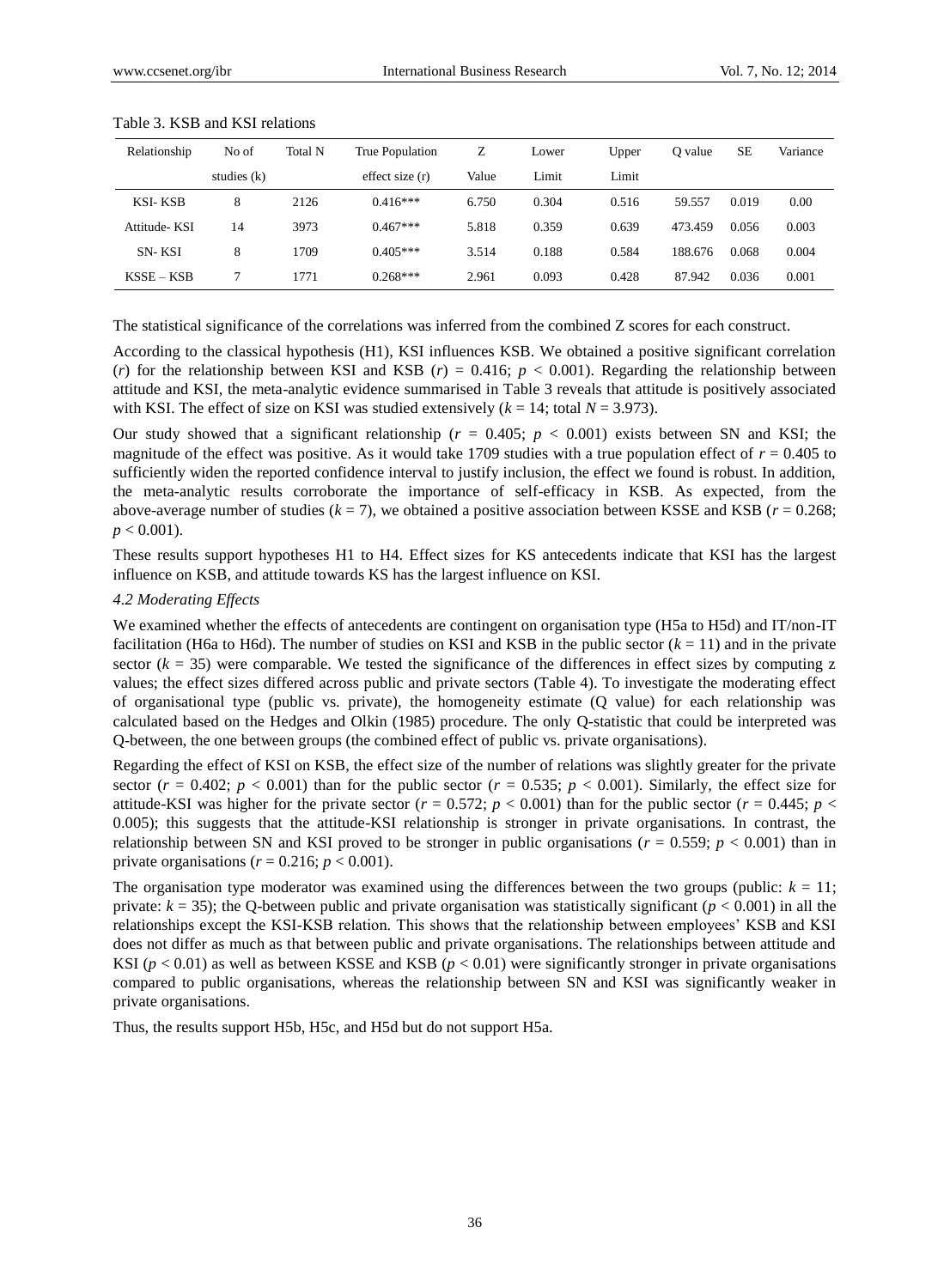| Pair wise                | No of          | Total<br>N | True Population Z Value |         |       | 95% CI    | Q value | P value | <b>SE</b> |       | Variance Qbet/P value |
|--------------------------|----------------|------------|-------------------------|---------|-------|-----------|---------|---------|-----------|-------|-----------------------|
| Relation                 | studies $(k)$  |            | $effect$ size $(r)$     |         |       | LL and UL |         | for Q   |           |       |                       |
| <b>KSI-KSB</b><br>Public | $\overline{4}$ | 1119       | 0.351                   | 12.200  | 0.173 | 0.594     | 51.502  | 0.000   | 0.039     | 0.002 | 1.662/                |
|                          |                |            |                         |         |       |           |         |         |           |       | 0.197                 |
| KSI-KSB<br>Private       | 3              | 788        | 0.403                   | 6.698   | 0.316 | 0.535     | 6.193   | 0.045   | 0.014     | 0.000 |                       |
| Attitude-KSI<br>Public   | 6              | 2160       | 0.445                   | 22.1212 | 0.410 | 0.478     | 402.314 | 0.000   | 0.155     | 0.024 | 9.507**<br>0.002      |
| Attitude-KSI<br>Private  | 5              | 975        | 0.535                   | 18.520  | 0.489 | 0.579     | 52.620  | 0.000   | 0.052     | 0.003 |                       |
| <b>SN-KSI Public</b>     | 3              | 559        | 0.559                   | 16.640  | 0.506 | 0.608     | 86.735  | 0.000   | 0.197     | 0.039 | 61.129***             |
| SN-KSI<br>Private        | $\overline{4}$ | 763        | 0.216                   | 6.020   | 0.147 | 0.283     | 37.358  | 0.000   | 0.055     | 0.003 | 0.00                  |
| SE-KSB<br>Public         | 2              | 414        | 0.120                   | 2.442   | 0.024 | 0.215     | 1.682   | 0.195   | 0.013     | 0.000 | 35.837***/<br>0.00    |
| SE-KSB<br>Private        | $\mathfrak{2}$ | 1040       | 0.455                   | 13.291  | 0.395 | 0.510     | 21.452  | 0.000   | 0.083     | 0.007 |                       |

Table 4. Moderator analysis (public vs. private)

*Notes*:  $k =$  number of samples in which relationship was estimated; Total  $N =$  cumulative  $N$  for all  $k$  studies; Sample-weighted mean  $r =$  mean of uncorrected correlations weighted by sample size (*N*); Corrected mean *r* = mean of correlations individually corrected for unreliability; 95%  $CI =$  confidence interval around the mean correlation; *z* value difference = the *z* value associated with the difference in means between the groups;; \*  $p < 0.05$ ; \*\*  $p < 0.01$ ; \*\*\*  $p < 0.001$ .

In order to investigate the effect of IT facilitation as a moderator, the homogeneity estimate (Q) for each relationship was calculated based on the Hedges and Olkin (1985) procedure. We further divided the sample into two groups, IT vs. non-IT facilitation (as shown in the categories in Table 5), to separately test the effect of the independent variables. The effect of IT facilitation was examined based on the differences between the two groups using IT  $(k = 22)$  and non-IT  $(k = 36)$  facilitation.

| Pair wise                             | No of       | Total | True Population Z Value 95% CI, LL and |        |       |       | O value | P value | SE    | Variance | O between/   |
|---------------------------------------|-------------|-------|----------------------------------------|--------|-------|-------|---------|---------|-------|----------|--------------|
| Relationship                          | studies (k) | N     | effect size (r)                        |        | UL    |       |         | (Q)     |       |          | P value      |
| KSI-KSB (IT)                          | 5           | 1351  | 0.392                                  | 11.169 | 0.329 | 0.452 | 5.931   | 0.091   | 0.004 | 0.001    | 2.062/0.151  |
| <b>KSI-KSB</b><br>$(Non-T)$           | 4           | 1171  | 0.360                                  | 12.847 | 0.309 | 0409  | 53.946  | 0.000   | 0.056 | 0.023    |              |
| Attitude-KSI<br>(TT)                  | 6           | 1826  | 0.400                                  | 18.024 | 0.361 | 0.438 | 86.777  | 0.000   | 0.039 | 0.001    |              |
| <b>KSI</b><br>Attitude-<br>$(NON-IT)$ | 8           | 2147  | 0.520                                  | 26.554 | 0.488 | 0.550 | 363.994 | 0.000   | 0.121 | 0.015    | 25.269/0.000 |
| $SN-$<br>Intention<br>(TT)            | 3           | 577   | 0.474                                  | 14.010 | 0.416 | 0.527 | 107.485 | 0.000   | 0.246 | 0.061    |              |
| $SN-$<br>Intention<br>$(NON-IT)$      | 6           | 1761  | 0.304                                  | 15.169 | 0.299 | 0.357 | 63.375  | 0.000   | 0.116 | 0.013    | 17.816/0.000 |
| SE-KSB (IT)                           | 5           | 1387  | 0.352                                  | 13.605 | 0.304 | 0.397 | 77.084  | 0.000   | 0.053 | 0.003    | 10.814/0.001 |

Table 5. Moderator analysis (IT vs. Non-IT)

*Notes*:  $k =$  number of samples in which relationship was estimated; Total  $N =$  cumulative  $N$  for all  $k$  studies; Sample-weighted mean  $r =$  mean of uncorrected correlations weighted by sample size (*N*); Corrected mean *r* = mean of correlations individually corrected for unreliability; 95% CI = confidence interval around the mean correlation;  $z$  value difference = the  $z$  value associated with the difference in means between the groups;; \*  $p < 0.05$ ; \*\*  $p < 0.01$ ; \*\*\*  $p < 0.001$ .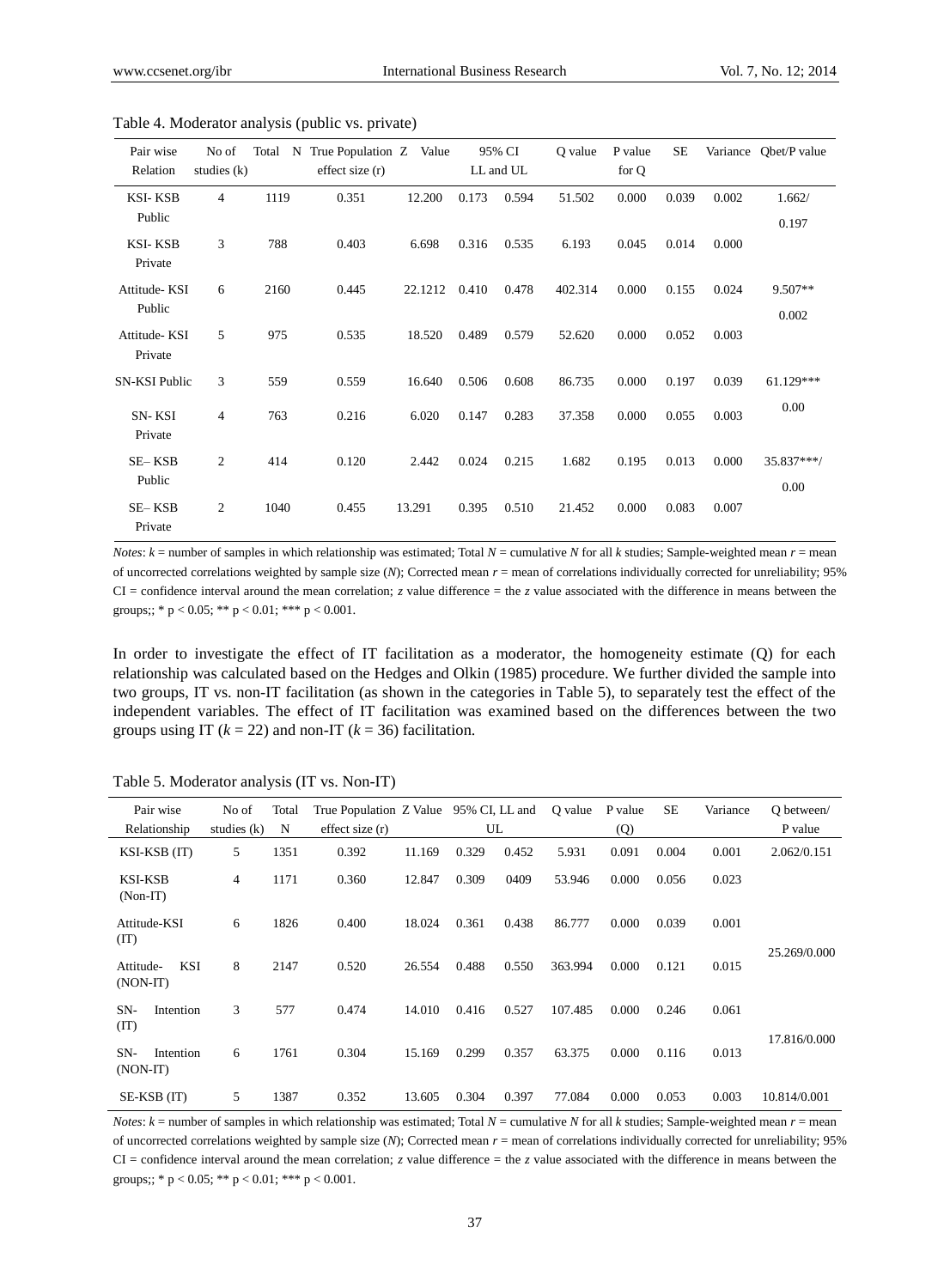As illustrated in Table 5, the effect sizes differed with IT facilitation and non-IT facilitation. The effect size of the relationships for KSI and KSB was slightly larger with IT facilitation  $(r = 0.392; p < 0.001)$  compared to non-IT ( $r = 0.360$ ;  $p < 0.001$ ), but the Q-between was insignificant. Thus, there was no statistical difference between IT and non-IT facilitation for the relationships. On the contrary, the effect size for attitude-KSI was lower with IT facilitation ( $r = 0.400$ ;  $p < 0.05$ ) than with non-IT facilitation ( $r = 0.520$ ;  $p < 0.001$ ). The effect size for SN and KSI was significant with IT ( $r = 0.474$ ;  $p < 0.002$ ) but insignificant with non-IT facilitations ( $r =$ 0.304;  $p < 0.058$ ). Similarly, the effect size for KSSE and KSB was significant with IT ( $r = 0.352$ ;  $p < 0.005$ ) but insignificant with non-IT facilitation  $(r = 0.174; p < 0.316)$ . For these three pairs of relationships, the significant Q-between shows that IT facilitation moderates the relationships.

These results (which are similar to those of the organisational type moderation analysis) support H6b, H6c, and H6d supported but do not support H6a.

#### **5. Discussion**

The present meta-analysis provides evidence supporting the use of the theory of planned behaviour (TPB) for predicting KSI and KSB. In particular, the results of the moderation analysis provide additional insights.

According to the moderation analysis, organisational type has very little effect on the relationships between KSI and KSB. This insignificant moderation suggests that the different conditions between the two types do not matter once the KSI levels are set. However, according to the ranges of the 95% confidence interval, public organisations cover far wider areas due to larger standard error, especially for lower effect size. This means that employees in public organisations may be more vulnerable to different conditions or these conditions are more diverse for this organisational type; however, we cannot identify these conditions clearly in the present study. On the other hand, the relationships between attitude and KSI as well as between KSSE and KSB are found to be stronger in private organisations than in public organisations. This could indicate that private organisations provide better environments (such as organisational and/or social support) for employees to change their KSI more positively, which is possible when they have a positive attitude. This suggests that greater confidence does lead more directly to KSB in private organisations, since an enabling organisational environment is more readily available in private organisations than in public ones. The relative lack of an enabling environment in public organisations could be attributed to the fact that government organisations are typically hierarchical and bureaucratic; these characteristics make sharing more difficult. Lastly, the relationship between SN and KSI is significantly weaker in private organisations compared to public organisations. This result indicates that employees in public organisations are more caring towards their surroundings; in other words, employees in public organisations are more affected by social pressure compared to those in private organisations.

Using IT facilitation as another moderator, the effect of KSI on KSB was found to be not very different in the cases with and without it. Thus, once employees have a certain level of KSI, IT facilitation does not matter much. For instance, if the employees have high KSI and IT facilitation is not available, they would make more efforts to overcome the difficulties caused by the lack of IT facilitation and solve the problems in some manner. As a result, their KSB is not very different from those of employees with high KSI who are supported by IT facilitation. In the case of employees having low KSI, if IT facilitation is not available, they may not be motivated enough to change their behaviour more positively compared to those who have low KSI but are supported by IT. The remaining moderation analyses showed that IT facilitation provides employees with advantages. With IT facilitation, attitude and SN are reflected more into KSI, and KSSE is more effective in predicting KSB, because IT may reduce difficulties in the KS process (excluding those in the relationship between KSI and KSB).

#### **6. Conclusion**

In this paper, we reported the findings from a meta-analysis of 57 published studies that examined the relationship between KSB and its antecedents. We predicted that certain antecedents influence KSI and KSB. Attitude and SN affected KSB indirectly through KSI, while self-efficacy affected KSB directly. The results of the moderator analysis suggest that KS was relatively easier in private organisations than in public organisations. The fact that SN influences KSI in public organisations more than it does in private ones showed that public sector employees are influenced by the expectations of others more than private employees are. Another interesting observation is the moderating role of IT facilitation. Having IT facilitation as a moderator showed significant results with all the relationships, except in the relationship between KSI and KSB.

#### *6.1 Limitations and Future Research*

This meta-analysis was subject to a number of limitations, which also indicate opportunities for future research.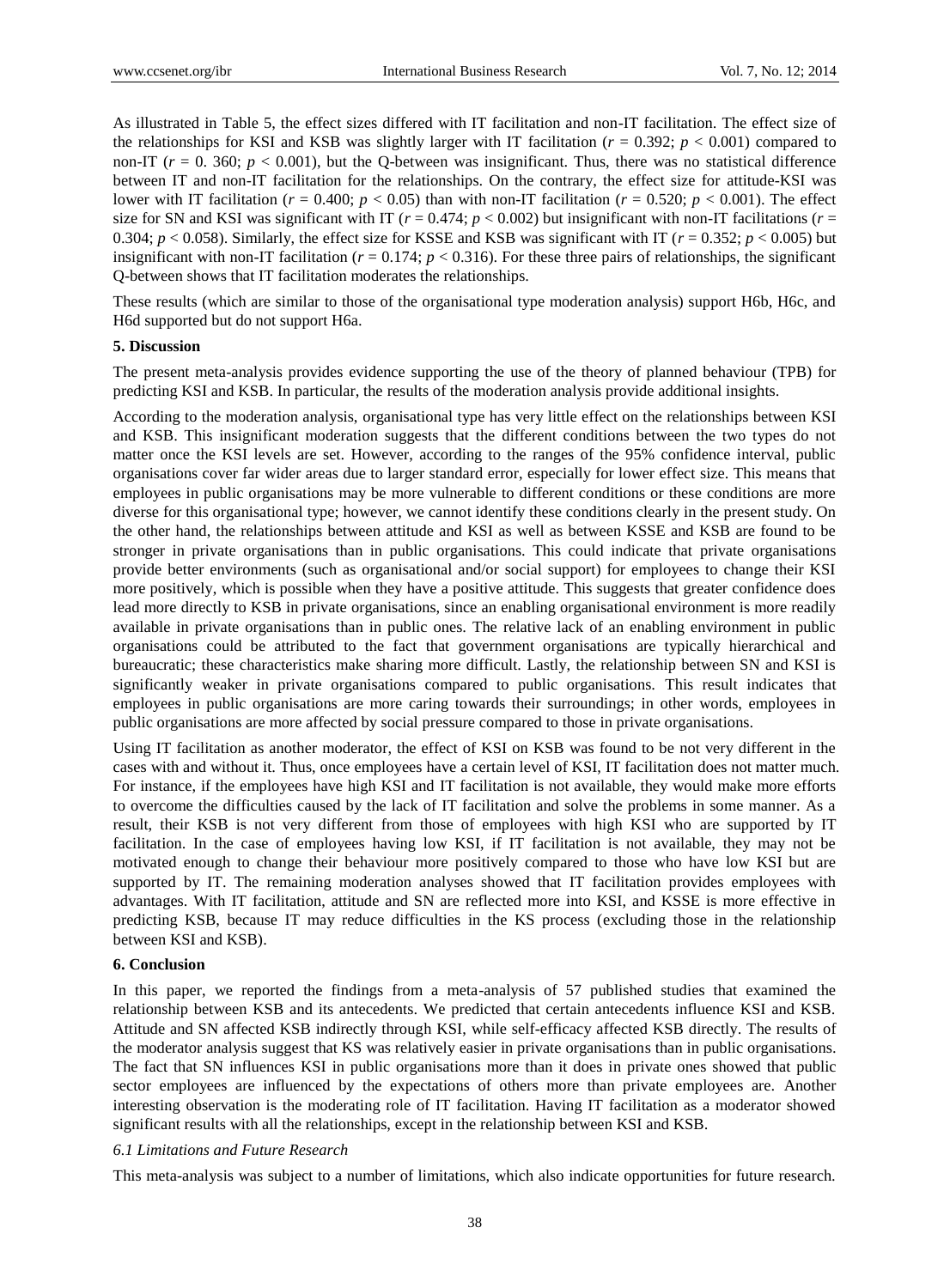First, this study examined factors only from TPB related to KS. Given the nature of meta-research and the limitations of existing data, a comprehensive study that includes all potential factors is not feasible at this point. Future research could examine the effects of the factors that were not included in this study. Second, we need to investigate the existence of other moderators such as knowledge type, organisational context, and so on, as suggested by the results of the sub-sample analyses.

Finally, the findings of this study depend on the findings reported in prior literature. The limited coding procedure resulted in a certain amount of confusion. Since different studies could define constructs differently, the relationship establishment could be misleading, which could lead to a potentially wrong conclusion. Although we have taken all possible precautions to ensure proper coding, the inherent limitations of the meta-analysis method remain.

#### **References**

Ajzen, I. (1985). *From intentions to actions: A theory of planned behavior*. Springer Berlin Heidelberg.

- Ajzen, I. (1988). *Attitudes, Personality and Behaviour*. Milton Keynes: Open University Press.
- Ajzen, I. (1991). The Theory of Planned Behaviour. *Organizational Behaviour and Human Decision Processes, 50*(2), 179–211. http://dx.doi.org/10.1016/0749-5978(91)90020-T
- Ajzen, I. (2002). *Constructing a TPB Questionnaire:Conceptual and Methodological Considerations*. Retrieved from http://www-unix.oit.umass.edu/aizen/pdf/tpb.measurement.pdf
- Ajzen, I., & Fishbein, M. (1980). *Understanding Attitudes and Predicting Social. Behaviour* Englewood Cliffs, NJ: Prentice-Hall.
- Alavi, M., & Leidner, D. E. (2001). Review: Knowledge Management and Knowledge Management Systems: Conceptual Foundations and Research Issues*. MIS Quarterly, 25*(1), 107–136. http://dx.doi.org/10.2307/3250961
- Bakker, M., Leenders, R. T. A. J., Gabbay, S. M., Kratzer, J., & Van Engelen, J. M. L. (2006). Is Trust Really Social Capital? Knowledge Sharing in Product Development Projects. *Learning Organization, 13*(6), 594–605. http://dx.doi.org/10.1108/09696470610705479
- Bandura, A. (1982). Self-Efficacy Mechanism in Human Agency. *American Psychologist, 37*(2), 122–147. http://dx.doi.org/10.1037/0003-066X.37.2.122
- Bandura, A. (1986). *Social foundations of thought and action: A social cognitive theory.* Englewood Cliffs, NJ: Prentice-Hall.
- Bock, G. W., & Kim, Y. W. (2002). Breaking the Myths of Rewards: An Exploratory Study of Attitudes about Knowledge Sharing. *Information Resources Management Journal, 15*(2), 14–21. http://dx.doi.org/10.4018/irmj.2002040102
- Bock, G. W., Zmud, R. W., Kim, Y. G., & Lee, J. N. (2005). Behavioral Intention Formation in Knowledge Sharing: Examining the Roles of Extrinsic Motivators. Social-Psychological Forces, and Organizational Climate. *MIS Quarterly, 29*(1), 87–111. Retreive from http://www.jstor.org/stable/25148669
- Borenstein, M., Hedges, L., Higgins, J., & Rothstein, H. (2005). *Comprehensive Meta-Analysis* (2nd ed.). Englewood, NJ: Biostat.
- Boyne, G. A. (2002). Public and Private Management: What's the Difference? *Journal of Management Studies, 39*(1), 97–122. http://dx.doi.org/10.1111/1467-6486.00284
- Cabrera, A., Collins, W. C., & Salgado, J. F. (2006). Determinants of Individual Engagement in Knowledge Sharing. *International Journal of Human Resource Management, 17*(2), 245–264. http://dx.doi.org/10.1080/09585190500404614
- Chen, I. Y. L., Chen, N. S., & Kinshuk. (2009). Examinin the Factor infliuencin Participants' Knowledge Sharin Behavior in Virtual Learning Communities. *Educattional Technology and Society, 12*(1), 1134–148.
- Chiu, C. M., Hsu, M. H., & Wang, E. T. G. (2006). Understanding Knowledge Sharing in Virtual Communities: An Integration of Social Capital and Social Cognitive Theories. *Decision Support Systems, 42*, 1872–1888. http://dx.doi.org/10.1016/j.dss.2006.04.001
- Cho, H., Chen, M., & Chung, S. (2010). Testing an integrative theoretical model of knowledge sharing behavior in the context of Wikipedia. *Journal of the American Society for Information Science and Technology*, *61*(6), 1198–1212.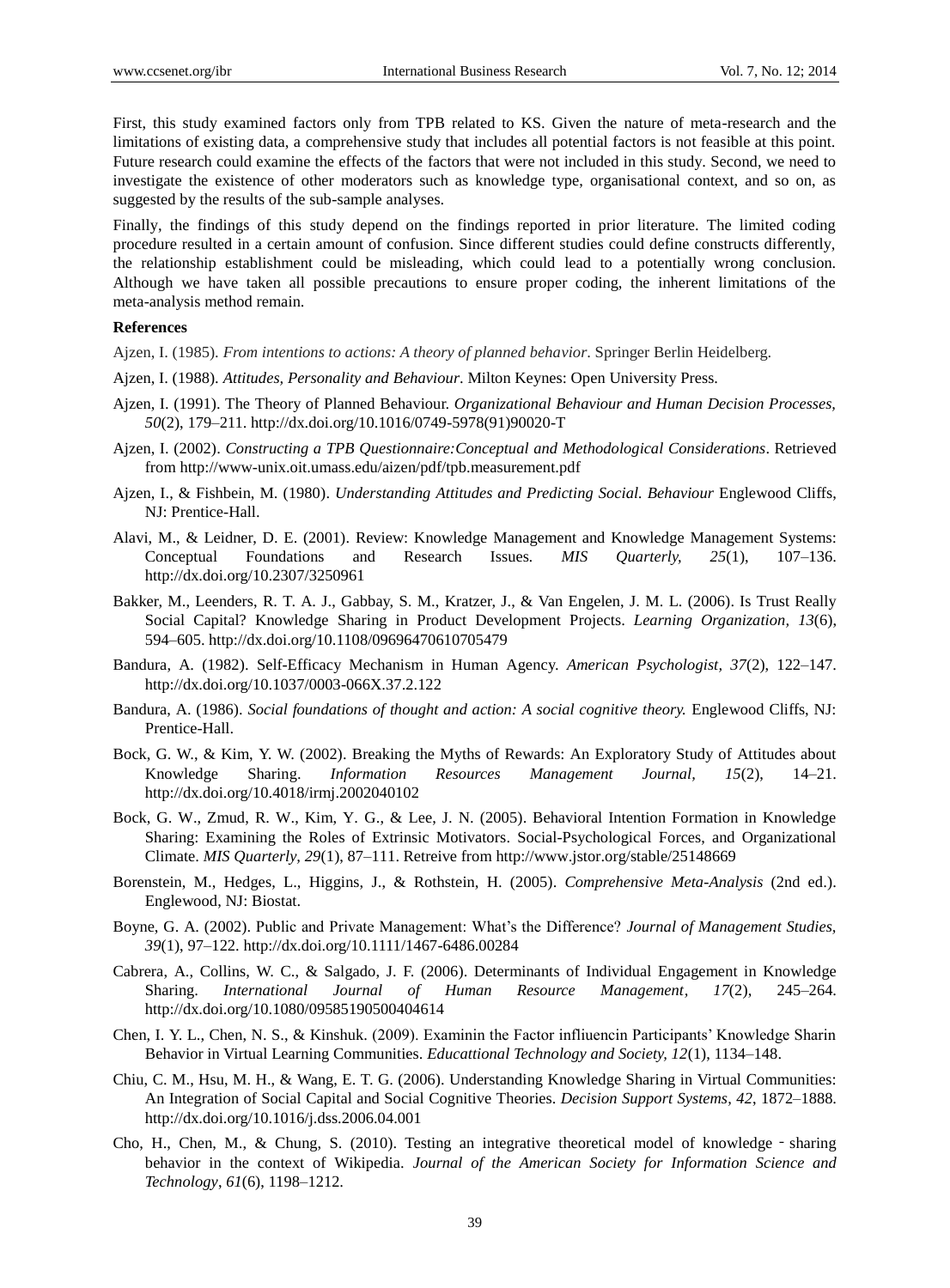- Choi, S. Y., Kang, Y. S., & Lee, H. (2008). *The Effects of Socio-Technical Enablers on Knowledge Sharing: An Exploratory Examination*. *Journal of Information Science, 34*(5), 742–754. http://dx.doi.org/10.1177/0165551507087710
- Chow, C. W., Deng, F. J., & Ho, J. L. (2000). The Openness of Knowledge Sharing within Organizations: A Comparative Study of the United States and The People's Republic of China. *Journal of Management Accounting Research, 12*(1), 65–95. http://dx.doi.org/10.2308/jmar.2000.12.1.65
- Chow, W. S., & Chan, L. S. (2008)*.* Social Network, Social Trust and Shared Goals in Organizational Knowledge Sharing. *Information and Management, 45*(7), 458–465. http://dx.doi.org/10.1016/j.im.2008.06.007
- Cockrell, C. (2010). *Mediating processes in financial incentive effects on knowledge sharing* (Unpublished Results).
- Connelly, C. E., & Kelloway, E. K. (2003). Predictors of Employees' Perceptions of Knowledge Sharing Cultures. *Leadership and Organization Development Journal, 24*(5), 294–301. http://dx.doi.org/10.1108/01437730310485815
- Cooper, H., & Hedges, L. V. J. C. (1994). *The Handbook of Research Synthesis* (2nd ed.). New York: Russell Sage Foundation.
- Dimmick, J., Kline, S., & Stafford, L. (2000). The Gratification Niches of Personal E-mail and the Telephone. *Communication Research, 27*(2), 227–248. http://dx.doi.org/10.1177/009365000027002005
- Faraj, S., & Wasko, M. (2010). *The Web of Knowledge: An Investigation of Knowledge Exchange in Networks of Practice*. Unpublished results. Retrieved from http://flossmole.org/sites/flosshub.org/files/Farajwasko.pdf
- Fey, C. F., & Furu, P. (2008). Top Management Incentive Compensation and Knowledge Sharing in Multinational Corporations. *Strategic Management Journal, 29*(12), 1301–1323. http://dx.doi.org/10.1002/smj.712
- Gupta, A. K., & Govindarajan, V. (2000). Knowledge Flows within Multinational Corporations. *Strategic Management Journal, 21*(4), 473–496. http://dx.doi.org/10.1002/(SICI)1097-0266(200004)21:4<473::AID-SMJ84>3.0.CO;2-I
- Hammer, M., & Mangurian, G. E. (1987). The Changing Value of Communications Technology. *Sloan Management Review, 28*(2), 66–77.
- He, W., & Wei, K. K. (2009). What drives continued knowledge sharing? An investigation of knowledge-contribution and-seeking beliefs. *Decision Support Systems*, *46*(4), 826–838. http://dx.doi.org/10.1016/j.dss.2008.11.007
- Hedges, L., & Olkin, I. (1985). *Statistical Methods for Meta Analysis*. Orlando, FL: Academic Press.
- Hsu, M. H., Ju, T. L., Yen, C. H., & Chang, C. M. (2007). Knowledge sharing behavior in virtual communities: The relationship between trust, self-efficacy, and outcome expectations. *International Journal of Human-Computer Studies*, *65*(2), 153–169. http://dx.doi.org/10.1016/j.ijhcs.2006.09.003
- Hunter, J. E., & Schmidt, F. L. (2004). *Methods of Meta-Analysis: Correcting Error and Bias in Research Findings*. Newbury Park, CA: Sage.
- Hunter, J. E., Schmidt, F. L., & Jackson, G. B. (1982). *Meta-Analysis: Cumulating Research Findings across Studies.* Beverly Hills, CA: Sage.
- Jeon, S. H., Kim, Y. G., & Koh, J. (2011). Individual, social, and organizational contexts for active knowledge sharingin communities of practice. *Expert Systems with Applications, 38*(2011), 12423–12431. http://dx.doi.org/10.1016/j.eswa.2011.04.023
- Jiacheng, W., Liu, L., & Calabrese, F. A. (2010). A Cognitive Model of Intra-Organizational Knowledge-Sharing Motivations in the View of Cross-Culture. *International Journal of Knowledge Management, 30*(3), 220–230.
- Kankanhalli, A., Tan, B. C. Y., & Wei, K. K. (2005). Contributing Knowledge to Electronic Knowledge Repositories: An Empirical Investigation. *MIS Quarterly, 29*(1), 113–143.
- Kim, S., & Ju, B. (2008). An Analysis of Faculty Perceptions: Attitudes toward Knowledge Sharing and Collaboration in an Academic Institution. *Library and Information Science Research, 30*(4), 282–290. http://dx.doi.org/10.1016/j.lisr.2008.04.003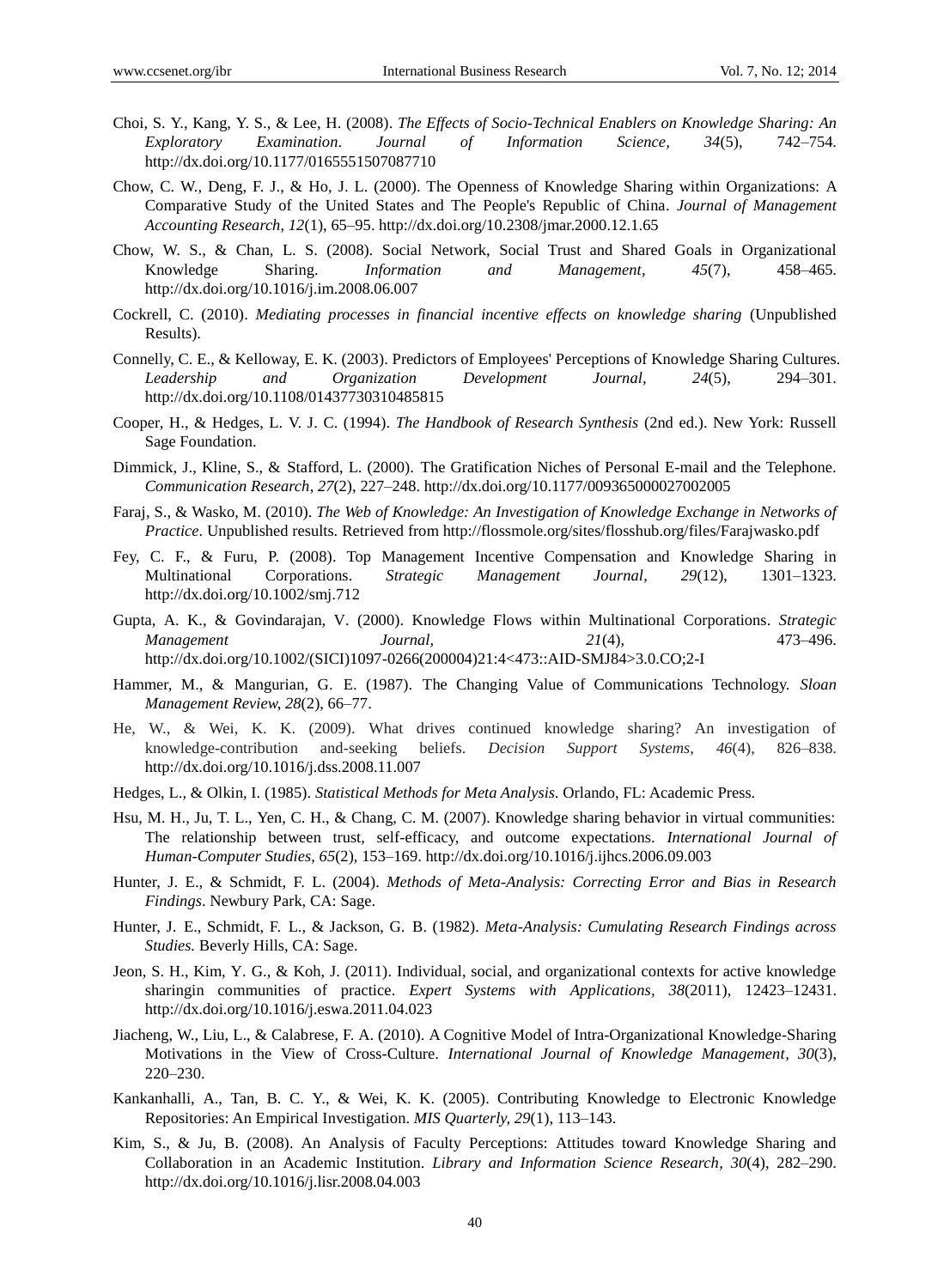- Kuo, F. Y., & Young, M. L. (2008). A Study of the Intention-Action Gap in Knowledge Sharing Practices. *Journal of the American Society for Information Science and Technology, 59*(8), 1224–1237. http://dx.doi.org/10.1002/asi.20816
- Lawson, B., Petersen, K. J., Cousins, P. D., & Handfield, R. B. (2009). Knowledge Sharing in Inter-Organizational Product Development Teams: The Effect of Formal and Informal Socialization Mechanisms. *Journal of Product Innovation Management, 26*(2), 156–172. http://dx.doi.org/10.1111/j.1540-5885.2009.00343.x
- Lee, J. H., Kim, Y. G., & Kim, M. Y. (2006). Effects of Managerial Drivers and Climate Maturity on Knowledge-Management Performance: Empirical Validation. *Information Resources Management Journal, 19*(3), 48–60. http://dx.doi.org/10.4018/irmj.2006070104
- Liebowitz, J., & Chen, Y. (2003). Knowledge Sharing Proficiencies: The Key to Knowledge Management. In Holsapple, C. W. (Ed.), *Handbook on Knowledge Management: Knowledge Matters* (pp. 409–424).
- Lin, C. P. (2007). *To Share or not to Share: Modelling Tacit Knowledge Sharing, Its Mediators and Antecedents. Journal of Business Ethics, 70*(4), 411–428. http://dx.doi.org/10.1007/s10551-006-9119-0
- Lin, E. H. F., & Lee, G. G. (2004). Perceptions of Senior Managers toward Knowledge-Sharing Behaviour. *Management Decision, 42*(1), 108–125. http://dx.doi.org/10.1108/00251740410510181
- Lin, H. F. (2007). Effects of Extrinsic and Intrinsic Motivation on Employee Knowledge Sharing Intentions. *Journal of Information Science, 33*(2), 135–149. http://dx.doi.org/10.1177/0165551506068174
- Lipsey, M. W., & Wilson D. B. (2001). *Practical Meta-Analysis*. Thousand Oaks, CA: Sage.
- Liu, C. (2008). The Relationship between Machiavellianism and Knowledge Sharing Willingness. *Journal of Business and Psychology, 22*(3), 233–240. http://dx.doi.org/10.1007/s10869-008-9065-1
- Liu, M. S., & Liu, N. C. (2008). Sources of Knowledge Acquisition and Patterns of Knowledge-Sharing Behaviors: An Empirical Study of Taiwanese High-Tech Firms. *International Journal of Information Management, 28*(5), 423–432. http://dx.doi.org/10.1016/j.ijinfomgt.2008.01.005
- Lu, L., Leung, K., & Koch, P. T. (2006). Managerial knowledge sharing: The role of individual, interpersonal, and organizational factors. *Management and Organization Review*, *2*(1), 15–41. http://dx.doi.org/10.1111/j.1740-8784.2006.00029.x
- McAdams, R., & Reid, R. (2000). A Comparison of Pulic and Private Perception and Use of Knowledge Management. *Journal of European Industrial Training, 24*(6), 317–329. http://dx.doi.org/10.1108/03090590010346424
- Minbaeva, D. B., & Pederson, T. (2010). *Governing individual knowledge sharing behavior*. SMG Working Paper 2/2010. ISBN: 978-87-91815-55-3.
- Pavlou, P. A., & Fygenson, M. (2006). Understandin and predicting electronic commerce adoption, an extention of the theory of planned behaviour. *Mis Quarterly, 30*(1), 115–143.
- Quigley, N. R., Tesluk, P. E., Locke, E. A., & Bartol, K. M. (2007). A Multilevel Investigation of the Motivational Mechanisms Underlying Knowledge Sharing and Performance. *Organization Science, 18*(1), 71–88. http://dx.doi.org/10.1287/orsc.1060.0223
- Rothstein, H., Sutton, A. J., & Borenstein, M. (2005). *Publication Bias in Meta-analysis: Prevention, Assessment and Adjustments*. Chichester, UK: Wiley. http://dx.doi.org/10.1002/0470870168
- Ryan, S. D., Windsor, J. C., Ibragimova, B., & Prybutok, V. R. (2010). Organizational Practices That Foster Knowledge Sharing: Validation across District National Cultures. *Informing Science: The International Journal of an Emerging Transdiscipline, 13*, 139–164.
- Ryu, S., Ho, S. H., & Han, I. (2003). Knowledge sharing behavior of physicians in hospitals. *Expert Systems with Applications*, *25*(1), 113–122. http://dx.doi.org/10.1016/S0957-4174(03)00011-3
- Salim, M., Javed, N., Sharif, K., & Riaz, A. (2011). Antecedents of Knowledge Sharing Attitude and Intentions .*European Journal of Scientific Research, 56,* 144–50. Retrieved from http://www.eurojournals.com/ejsr.htm
- Schulz, M. (2003). Pathways of Relevance: Exploring Inflows of Knowledge into Subunits of Multinational Corporations. *Organization Science, 14*(4), 440–459. http://dx.doi.org/10.1287/orsc.14.4.440.17483
- Seba, I., Rowley, J., & Lambert, J. (2012). Factors affecting attitudes and intentions towards knowledge sharing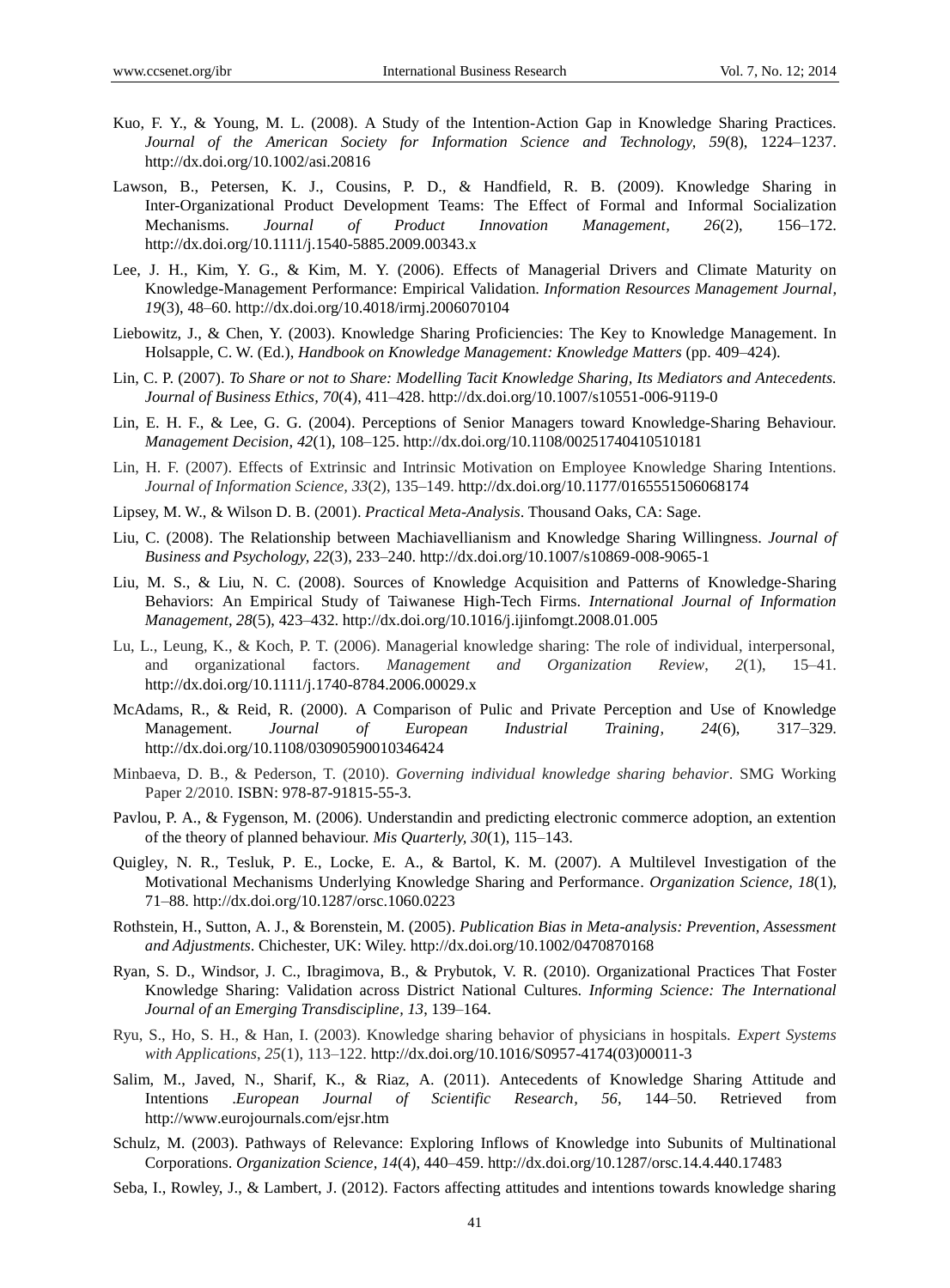in the Dubai Police Force. *International Journal of Information Management*. http://dx.doi.org/10.1016/j.ijinfomgt.2011.12.003

- Shepperd, B. H., Hartwick, J., & Warshaw, P. R. (1988). The Theory of Reasoned Action: A Meta-Analysis of Past Research with Recommendations for Modifications and Future Research. *Journal of Consumer Research, 15*(4), 325–343. http://dx.doi.org/10.1086/209170
- Siemsen, E., Roth, A.V., & Balasubramanian, S. (2008). How Motivation, Opportunity, and Ability Drive Knowledge Sharing: The Constraining-Factor Model. *Journal of Operations Management, 26*(3), 426–445. http://dx.doi.org/10.1016/j.jom.2007.09.001
- Sparks, P., Shepherd, R., & Frewer, L. J. (1995). Assessing and Structuring Attitudes toward the Use of Gene Technology in Food Production: The Role of Perceived Ethical Obligation. *Basic and Applied Social Psychology, 16*(3), 267–285. http://dx.doi.org/10.1207/s15324834basp1603\_1
- Syed Ikhsan, S. O. S., & Rowland, F. (2004). Benchmarkin Knowlede Management in a Public Oranization in Malaysia. *Benchmarking- An International Journal, 8*(2), 95–111.
- Taylor, E. Z., & Murthy, U. S. (2009). Knowledge Sharing among Accounting Academics in an Electronic Network of Practice. *Accounting Horizons, 23*(2), 151–179. http://dx.doi.org/10.2308/acch.2009.23.2.151
- Taylor, W. A., & Wright, G. H. (2004). Organizational Readiness for Successful Knowledge Sharing: Challenges for Public Sector Managers. *Information Resources Management Journal, 17*(2), 22–37. http://dx.doi.org/10.4018/irmj.2004040102
- Teo, T. S. H. (2005). Meeting the Challenges of Knowledge Management at the Housing and Development Board. *Decision Support Systems, 41*(1), 147−159. http://dx.doi.org/10.1016/j.dss.2004.05.013
- Thakadu, O. T., Irani, T. A., & Telg, R. (2013). Predictors of Knowledge-Sharing Behaviors among Community-Based Natural Resources Organizations in the Okavango Delta, Botswana. *Science Communication, 35*(5), 572–602. http://dx.doi.org/10.1177/1075547012470821
- Tsai, W. (2002). Social Structure of "Coopetition" within a Multiunit Organization: Coordination, Competition, and Intraorganizational Knowledge Sharing. *Organization Science, 13*(2), 179–190. http://dx.doi.org/10.1287/orsc.13.2.179.536
- Van den Hooff, B., & de Ridder, J. A. (2004). Knowledge Sharing in Context: The Influence of Organizational Commitment, Communication Climate and CMC Use on Knowledge Sharing. *Journal of Knowledge Management, 8*(6), 117–130. http://dx.doi.org/10.1108/13673270410567675
- Van den Putte, B. (1991). 20 *Years of the Theory of Reasoned Action of Fishbein and Ajzen: A Meta-Analysis*. Unpublished manuscript, University of Amsterdam.
- Wah, C. Y., Menkhoz, T., Loh, B., & Evers, H. D. (2007). Social Capital and Knowledge Sharing in Knowledge-Based Organizations: An Empirical Study. *International Journal of Knowledge Management, 3*(1), 29–48. http://dx.doi.org/10.4018/jkm.2007010103
- Walther, J. B. (1996). Computer-Mediated Communication: Impersonal, Interpersonal and Hyper Personal Interaction. *Communication Research, 23*(1), 3–43. http://dx.doi.org/10.1177/009365096023001001
- Wang, C. C. (2004). The Influence of Ethical and Self-Interest Concerns on Knowledge Sharing Intentions among Managers: An Empirical Study. *International Journal of Management, 21*(3), 370–381.
- Warshaw, P. R., & Davis, F. D. (1985). Disentangling Behavioural Intentions and Behavioural Expectations. *Journal of Experimental Social Psychology, 21*(3), 213–228. http://dx.doi.org/10.1016/0022-1031(85)90017-4
- Wasko, M., & Faraj, S. (2006). Why Should I Share? Examining Social Capital and Knowledge Contribution in Electronic Networks of Practice. *MIS Quarterly, 29*(1), 35–57.
- Willem, A., & Buelens, M. (2009). Knowledge Sharing in Inter-Unit Cooperative Episodes: The Impact of Organizational Structure Dimensions. *International Journal of Information Management, 29*(2), 151–160. http://dx.doi.org/10.1016/j.ijinfomgt.2008.06.004
- Yang, C., & Chen, L. C. (2007). Can Organizational Knowledge Capabilities Affect Knowledge Sharing Behaviour? *Journal of Information Science, 33*(1), 95–109. http://dx.doi.org/10.1177/0165551506068135
- Zboralski, K. (2009). Antecedents of Knowledge Sharing in Communities of Practice. *Journal of Knowledge Management, 13*(3), 90–101. http://dx.doi.org/10.1108/13673270910962897